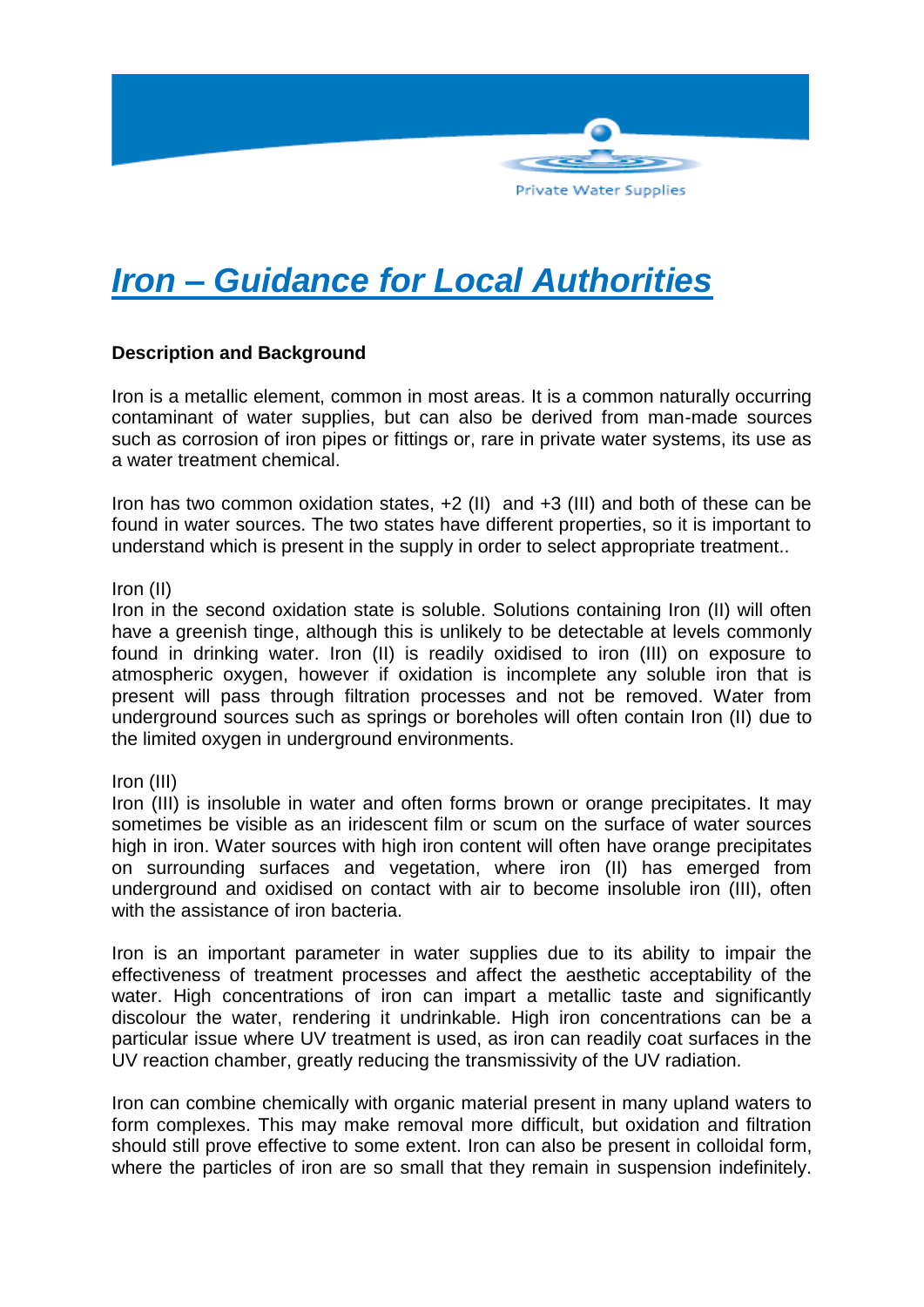While the iron may impart a colour to the water, this will never settle out and the iron behaves almost as if it is solution, making filtration alone ineffective.

Certain bacteria exist which use iron as a food source and derive energy by oxidising ferric (II) iron to ferrous (III). These are often present where iron rich groundwater emerges into the oxygen rich conditions at the surface. They can also colonise wells and boreholes, which can reduce yields by forming clogging deposits. This situation is something which requires effort to avoid by using good hygiene practices when drilling and maintaining groundwater sources. Once established, colonising iron bacteria are difficult to remove – infected wells can be cleaned physically followed by chemical treatment or pasteurisation. Indicators of the presence of iron bacteria are orange, yellow or red slimy deposits and sometimes a swampy or musty taste and odour to the water.

### **Health Significance**

Iron is abundant in a range of foodstuffs, and drinking water is likely to be only one of a number of ingestion routes. It is an essential element for the human body., although in extreme cases, storage of excess iron in the body can be a problem. WHO do not set a health based quideline value for iron, largely because it is not of health concern at the concentrations in water at which the water could be considered aesthetically acceptable for drinking.

### **Risk Assessment and Monitoring**

The Private Water Supply regulations require monitoring for iron in supplies where it is likely to be present at concentrations in excess of  $75%$  of the  $200 \mu q/l$  PCV. In practice this is likely to be where iron could naturally occurring, where it could arise from corrosion of ferrous pipes or fittings or where iron salts are used in water treatment as a coagulant. In practice this latter situation will apply to very few private water supplies.

Most upland supplies are likely to contain some iron, so it should probably be included in most initial sampling suites.

Chemical analysis used on water samples will involve the acidification of the sample, reducing all the iron present to oxidation state II, and enabling a value for total iron to be reported. If information is needed on the oxidation state of the iron present, analysis for filtered and total iron should be requested. Analysis of the filtered sample will provide the concentration of soluble iron (II), which can be subtracted from the total iron concentration to determine the amount of insoluble iron (III) present. Care should be taken in sampling to ensure that there is minimal opportunity for additional oxidation to occur en-route to the laboratory.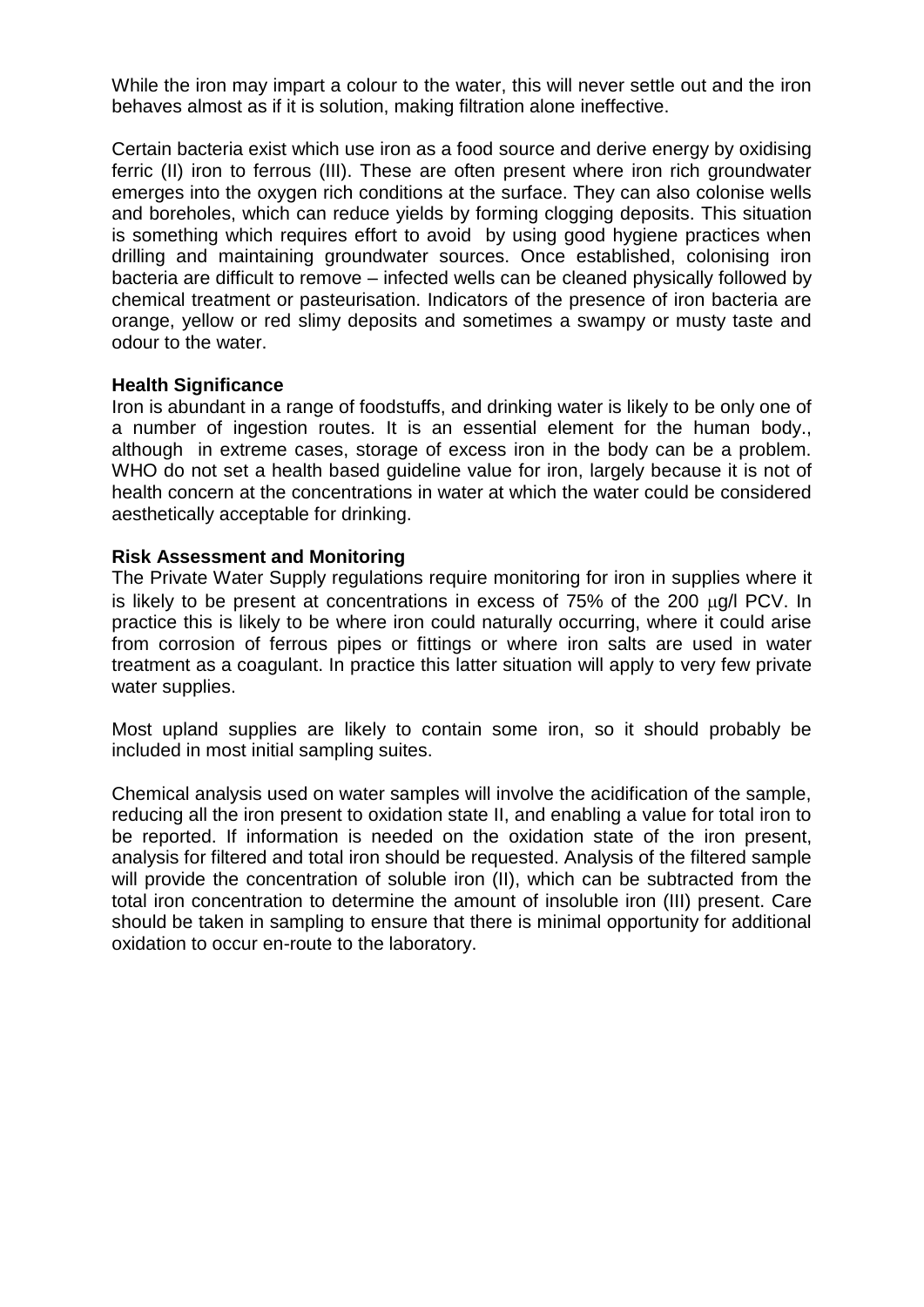### **What if it fails?**

When this parameter fails there is unlikely to be any acute health issue for consumers in good health, however if any doubt, health advice should be sought. If there is a coagulation treatment process, this should be the initial focus of any investigation and sampling before and after the process may be beneficial. This scenario is unlikely on private water supplies.

### **Check the following:**

- Operation of any coagulation process
	- o Correct coagulant dose used
	- o Coagulation is being attempted at correct pH (between 5.5 and 8.5)
- Presence of any corroding iron in the system. This could arise from iron or steel fittings in tanks, intakes, boreholes, treatment processes, or iron water pipes. As metal samples are acidified prior to analysis, any particulate iron arising from these sources will be dissolved and this could give exceptionally high concentrations that are not necessarily representative of those in the water itself. This effect can also mean that the concentrations in iron samples collected from the same location can vary considerably. Progressive sampling through the system for investigatory purposes can sometimes be helpful in identifying a point source of iron such as a length of corroding pipe.
- If the presence of natural iron is suspected, consider additional sampling to better define the extent and variability of failures, especially if there are multiple sources.

### **Options for resolving at source**

These are likely to be limited as iron is ubiquitous in the environment, although if multiple sources are present it may be worth sampling each to see if some contain lower concentrations of dissolved iron than others.

### **Treatment**

Treatment options will depend on the form of the iron that is present. Where coagulation and filtration processes are present, these should be optimised to reduce any residual iron to well below the regulatory standard. Any naturally occurring iron present in the supply should also be removed at this stage.

Where there is no existing treatment, a number of options are possible, following characterisation of the iron present:

### **Aeration and Filtration**

This is the traditional treatment technology for iron removal and may be used for supplies of all sizes. Aeration is required if all or some of the iron is present in the soluble, iron (II) form. This may well be the case if it is a groundwater. Iron is relatively easy to oxidise and simple aeration can achieve this. Options include bell mouths, cascades, aeration towers and air injection. The choice of aeration process will depend on the circumstances of the supply. Regular maintenance will probably be required to clean iron deposits off any aeration device. A separate aeration stage may be avoidable if iron concentrations are not large (a few milligrams per litre).

Filtration media can vary depending on the application. Sand can be used, but greensand and other catalytic media may be more effective, especially where some manganese is also present in the water. Most filters will require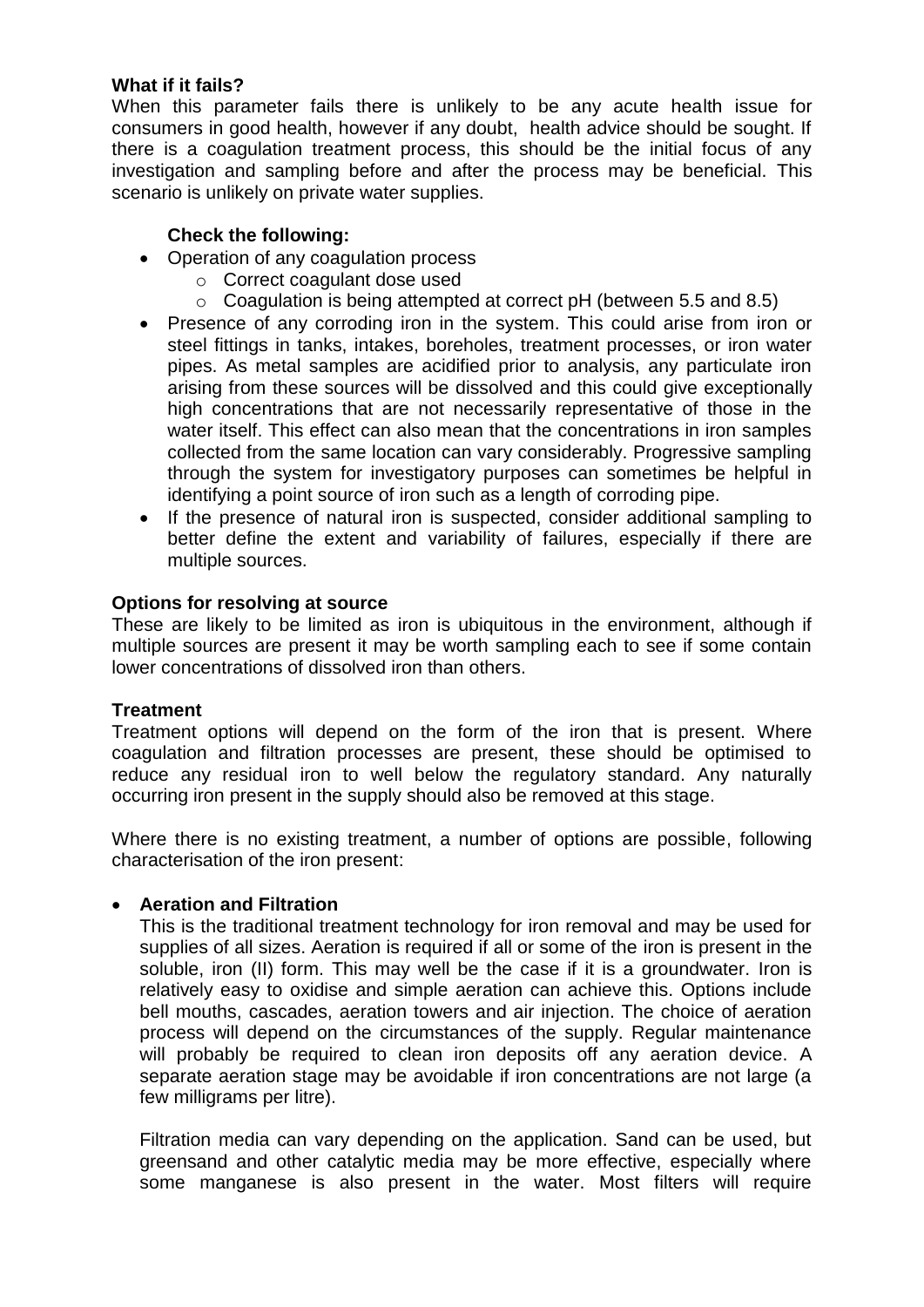backwashing at regular intervals – which will generate waste to be disposed of, and some may need occasional chemical regeneration. Care should be taken in the design of the system to ensure that there is sufficient supply of clean water for backwashing. Backwashing is often automated and takes place at night when demand for water is minimal.

If iron is present in very fine, colloidal state, it may be necessary to dose a coagulant aid such as a polyelectrolyte to attract the particles together into more easily removed clumps.

### **Chemical Oxidation and Filtration**

Chemical oxidants such as chlorine or potassium permanganate may be used to bring iron out of solution prior to filtration where concentrations are extremely high (>10mg/l) but practical issues with storage, accurate dosing and safe handling of chemicals may make this undesirable for most private water supplies.

### **Ion Exchange**

Straightforward cationic ion exchange filters, more commonly used to remove water hardness, may also be effective for relatively low concentrations of iron (up to about 1000  $\mu q/l$ ) as positively charged iron ions will also be replaced for sodium ones by the resin. These resins either need to be periodically re-charged using chemicals such as salt, or replaced. The latter is best carried out by a competent contractor. Some companies offer a replacement service whereby the ion exchange filter is exchanged for a new one and the exhausted filter removed and regenerated off-site.

Ion exchange methods work best where the iron is in the soluble iron (II) form, and care needs to be taken to avoid introducing oxygen prior to the resin otherwise insoluble iron will precipitate out and foul the filter. It is important that pre-filtration is used where there is any risk of fouling the ion exchange resin.

### **References / Further reading**

Dvorak, B; Skipton, S; Woldt, W *NebGuide - Drinking Water: Iron and Manganese* Feb 2014 *University of Nebraska*

**Information for Owners and Users** FAQ sheet provided below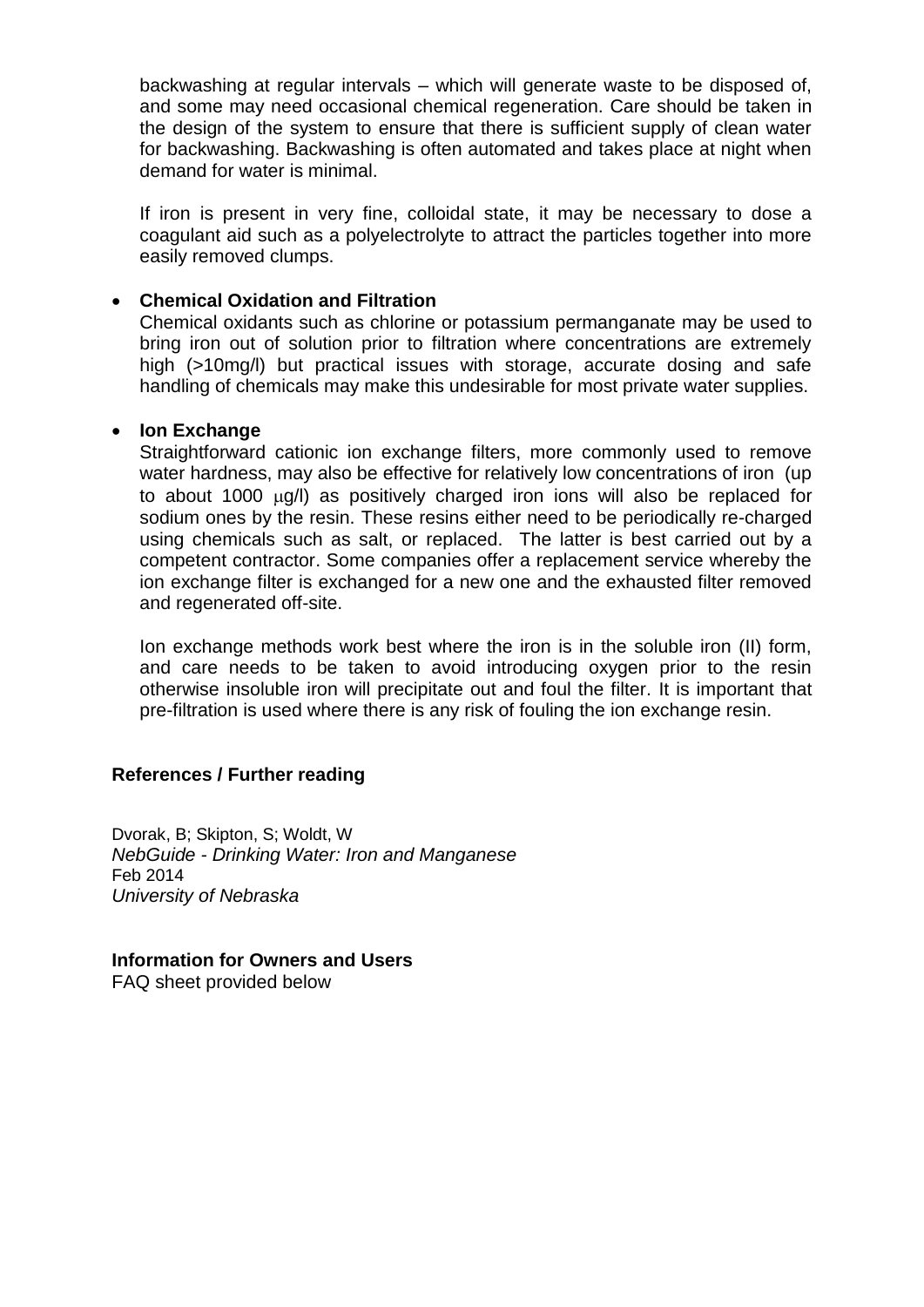

Private Water Supplies

# **Iron – What You Need to Know - FAQ**



# **What is Iron?**

Iron is a metal that is very common in rocks and soils and can dissolve into water in the environment.

# **Why does it matter?**

Iron is not harmful to health at the levels found in water supplies, but it does discolour the water and make it taste unpleasant. At high concentrations it can make the water undrinkable. It is of special significance where ultra-violet light (UV) is used to disinfect water supplies as iron can coat UV lamps and prevent them from disinfecting the water, making it potentially unsafe to drink.

# **My supply is failing for iron yet it seems alright to me. Why should I do anything?**

Iron concentrations in water supplies can vary over time, so it may be worth having a further sample taken to confirm the result. Iron is important because it can coat UV disinfection equipment meaning the supply is no longer being kept safe from microbiological contamination and could make you ill. Even if your supply does not have UV disinfection, the presence of iron can inhibit the performance of other treatment processes such as filtration and chlorine disinfection. There is a legal standard in Scotland of 200 microgrammes per litre for iron in drinking water, which is why local authorities are required to act.

### **How do I know if iron might be present in my water supply?**

Iron quite often shows up as orange / brown discolouration in the water itself or staining of sanitary fittings. Water sources containing high concentrations of iron often show orange / brown deposits on rocks and plants around the source. There can sometimes be an iridescent film on the surface of